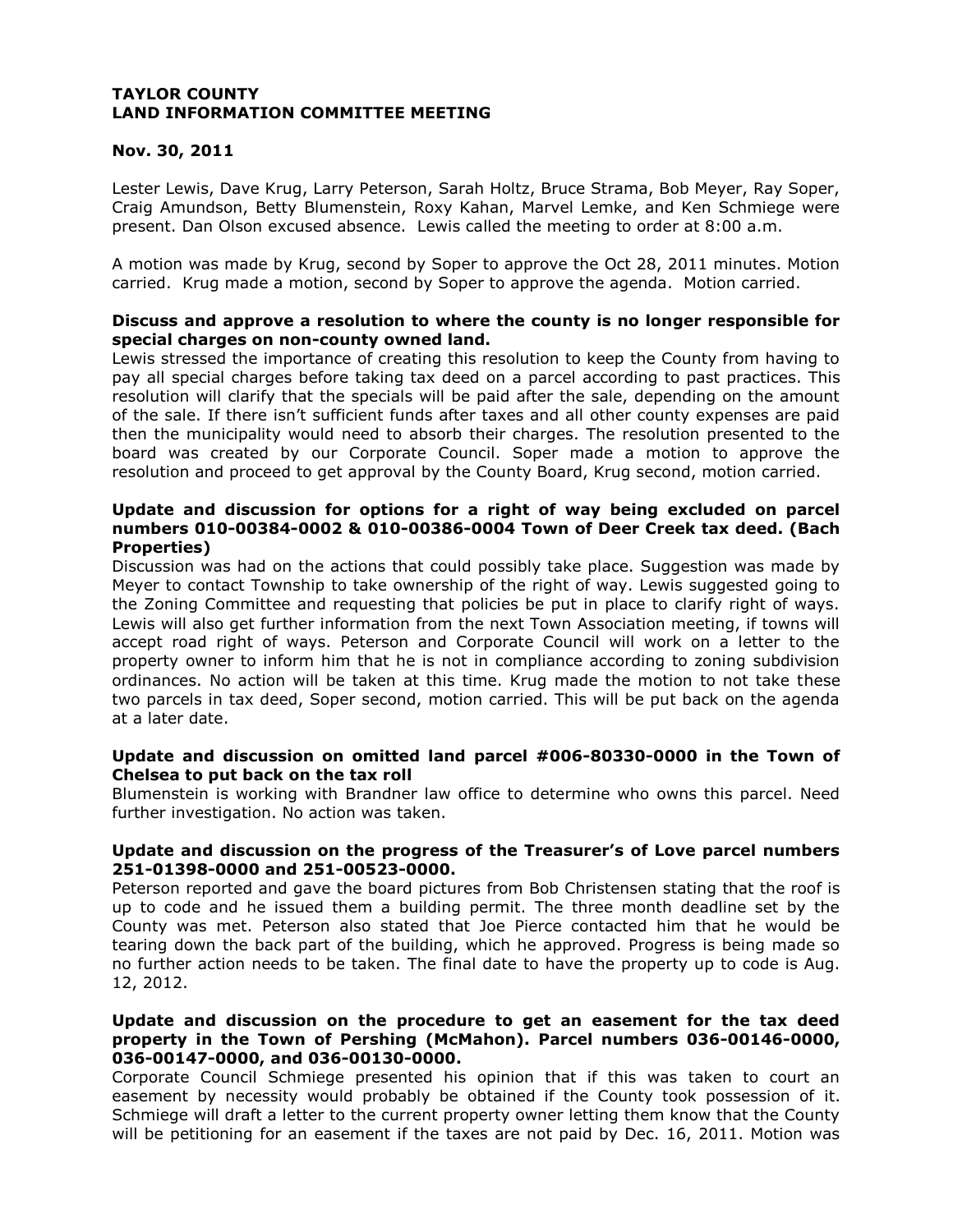made by Soper, second by Krug, to take the property in tax deed and placed a starting bid of \$30,000.00 if all three parcels where sold together. If parcels are sold separate starting bid will be \$10,000.00 for each parcel. Motion carried.

# **Update and discussion on the tax deed property parcel numbers 251-00499-0000, and 251-00501-0000**. **164 and 170 S. Main Street, Medford (Krueger)**

Corporate Council Schmiege didn't see any issues with taking both of these parcels in tax deed as long as they both have common walls and entrances to the property. Blumenstein talked to Bob Christensen and found out that both parcels have street entrances. If the County takes these parcels further investigation will need to take place as to the upstairs area. Krug made the motion to take both parcels in tax deed, Soper second. Motion carried. Minimum bid on the parcel  $#$  251-00499-0000 was set at \$5000.00 and parcel  $#$  251-00501-0000 was set at \$3000.00. The board suggested that the Treasurer's office should send Paul Krueger a letter letting him know that the County will be taking his two parcels if the taxes are not paid by Dec. 16, 2011

# **Review and approve bills.**

Meyer reported to the board that Jeff Ludwig had a Huber prisoner clean up the locks and fixed a broken door handle on the van. The only charge was for the parts.

# **Discuss correspondence & meeting attendance.**

Meyer approached the board that he would like to go to the WSLS Surveyors meeting in Wisconsin Dells.

Krug approved Meyer to go to the convention, Soper second. Motion carried. Meyer also reported to the board that the Black Lake Assessors plat is finished and all approved.

## **Review corner requests.**

One corner request was in section 30 in the Town of Maplehurst.

## **Public Input.**

Discussion was had on whether the board wanted to continuing to have a February redemption meeting for all residential and non-residential tax deed properties. Schmiege suggested that the board stay consistent with past procedures. Discussion was had to put in place a policy to make decisions more consistent. Lewis will bring a rough draft to the next meeting.

Corporate Council made the suggestion to wait two years to take action on lot 7 block C parcel in the Village of Rib Lake, Parcel # 176-00072-0002 (Walter Swider et al) as per the June 17, 2011 minutes.

Treasurer informed the board that the Sylvia Webster estate in Pershing is eligible for state cleanup with the PECFA program. Peterson said that the DNR is currently monitoring it.

Peterson reported that he recently went to a mining seminar. There will be five sites in Wisconsin. One site is in the Westboro area that will be mined in sections 35 & 36. They will be doing exploratory mining for gold, silver, copper, etc. This is all on Federal land. Lewis made a suggestion to bring up to the Highway Committee concerns with the access to the mining area and issues with local roads that will be used.

The next meeting is scheduled for Friday, February 3, 2012 at 9:00 am. The redemption hearing will be held first and then the meeting will follow.

Krug made a motion to adjourn the meeting at 10:15 am, second by Soper. Motion carried.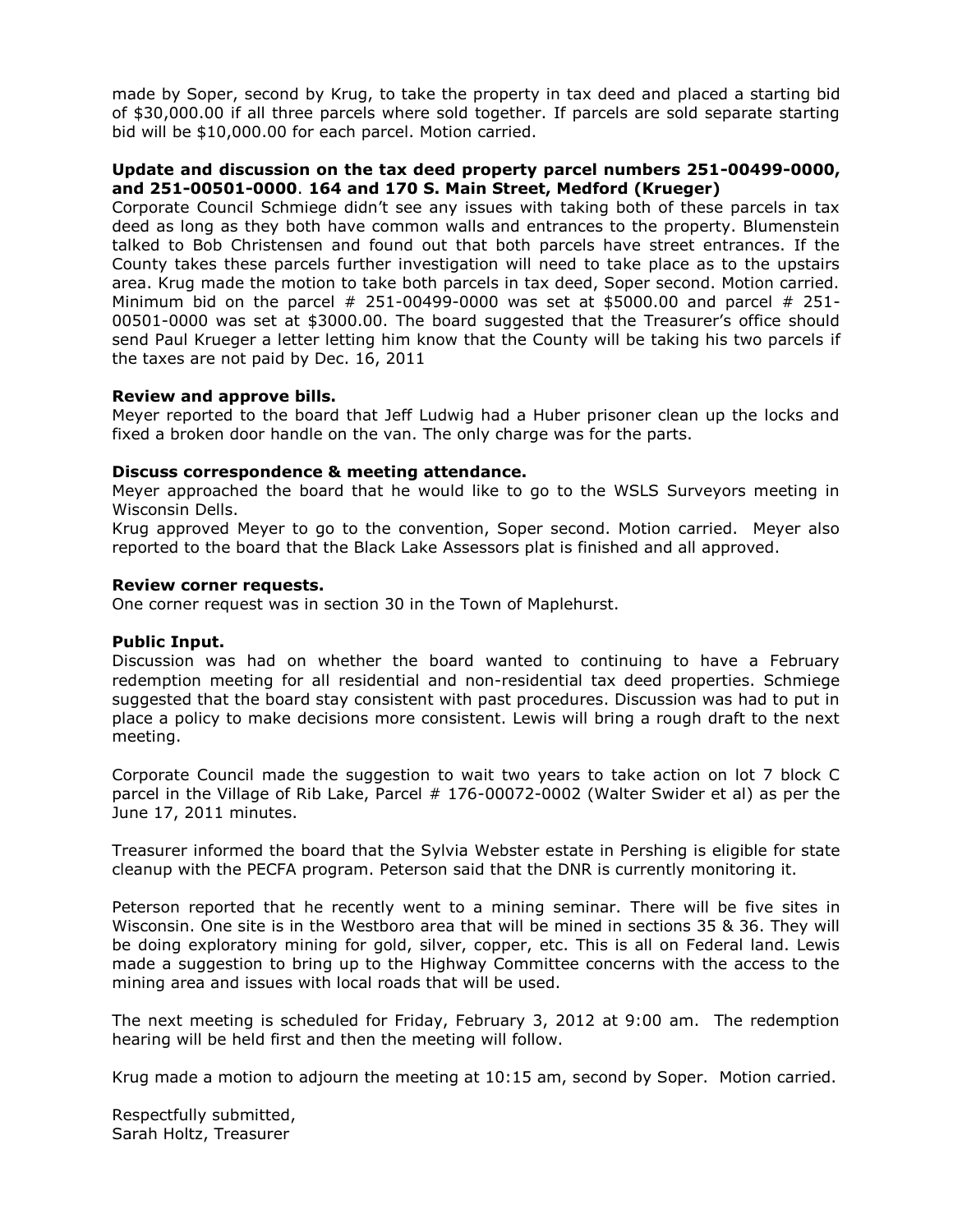# **Oct 28, 2011**

Dave Krug, Larry Peterson, Sarah Holtz, Bruce Strama, Bob Meyer, Ray Soper, Craig Amundson, Dan Olson, were present. In the absence of Lewis, Krug called the meeting to order at 8:00 a.m.

A motion was made by Krug, second by Soper to approve the Aug.12, 2011 minutes. Motion carried. Soper made a motion, second by Krug to approve the agenda. Motion carried.

8:10 a.m. - The committee left to inspect 2007 tax deed properties

11:44 a.m. –The committee returned from inspecting 2007 tax deed properties. Lewis joined the meeting and took over the proceedings.

# **Discuss and approve the Quit Claim Deed and recording fee of \$30.00 between Taylor County and Daniel J. Steinman referred from the Highway Committee.**

Highway Department approved giving the property to Daniel J. Steinman since this was never registered as being County property. Soper approved transferring this property to Steinman with a quit claim deed, Krug second. Motion carried.

# **Discuss and take action on omitted land parcel in the Town of Chelsea.**

Soper made the motion to start the process to get the omitted parcel #006-80330-0000 in Chelsea put back into the tax roll, Krug second. Motion carried

# **Discuss and create a resolution as to where the county is no longer responsible for special charges on non-county owned land.**

Discussion was had on the importance to put something in place to keep the county from having to pay special charges on property that is non-county owned and will be in the process of getting taken in tax deed. A suggestion was made to write a resolution with the help of our Corporate Council to put in place the action of not paying any special charges until after the sale of the tax deed parcel. Krug made the motion to work with Corporate Council on a resolution, Soper second. Motion carried. The resolution will be brought to the Land Information meeting for approval before going to the full County board.

# **Discuss and act on which parcels will be taken tax deed & set prices for future land auction.**

Please see attached sheet. Krug made the motion to have Meyer work with Corporate Council on the property in Deer Creek to find out what our options are for the right of way being excluded from this parcel, Soper second. Motion carried. Soper made the motion to have Peterson work with Corporate Council to find out a procedure to get an easement to get to the property in Pershing owned by Chris McMahon Family, Krug second. Motion carried. Peterson will also be working with Corporate Council on the property owned by Paul Krueger, located on Main Street. Taxes are paid on only part of the building. Krug made the motion to set the minimum bids on the attached parcels and get further legal counsel on the parcels that we have concerns on, Soper second. Motion carried.

# **Review and approve layout of County owned lands in Black Lake Assessor's Plat.**

Soper approved the layout of County owned lands in the plat, Krug second. Motion carried.

## **Review and approve bills.**

Meyer reported to the board that the van needed repairs on a broken way bar, an alignment, and two new tires. Total bill came to \$856.68. Paid in September 2011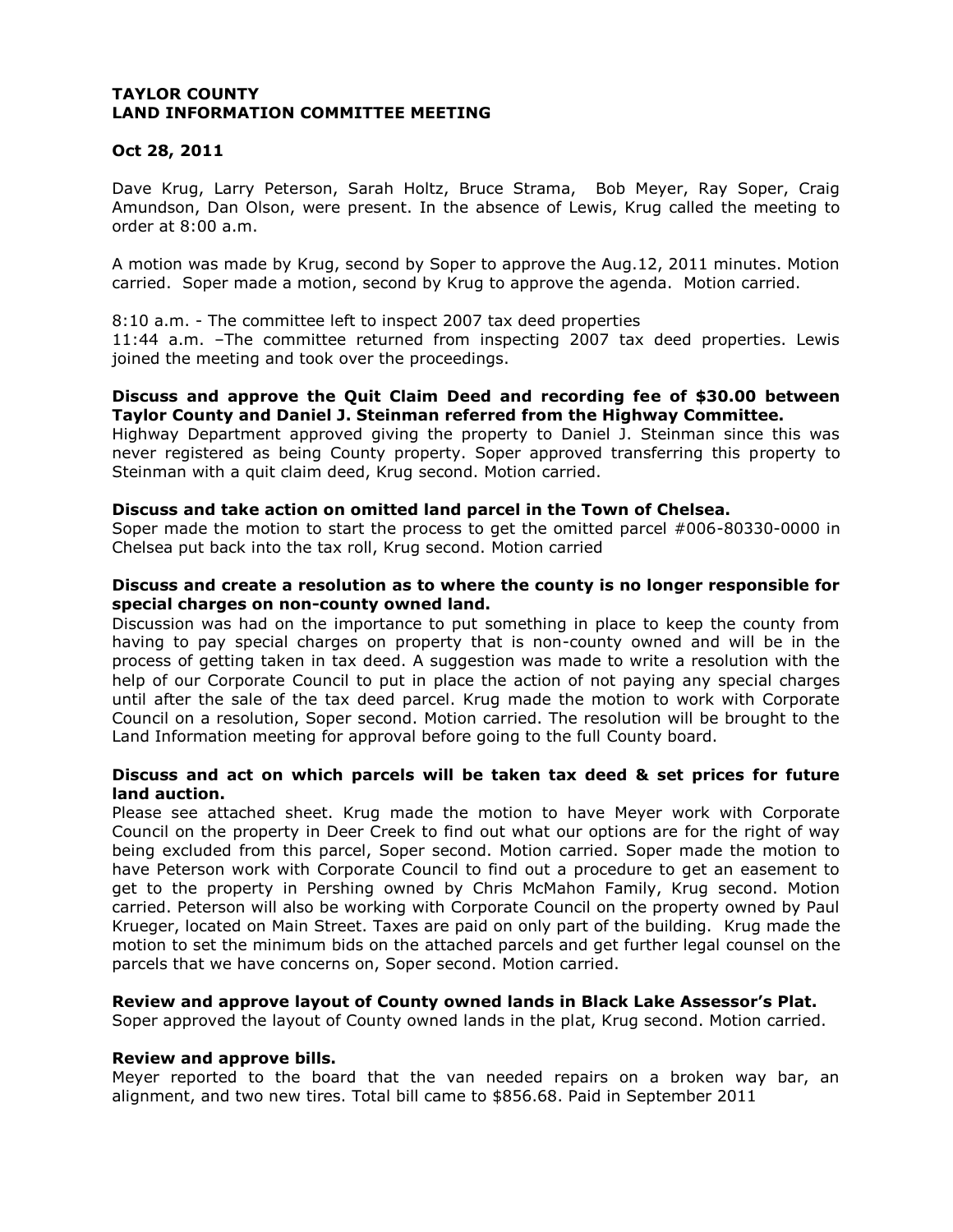# **Discuss correspondence & meeting attendance.**

None

#### **Review corner requests.**

None

## **Public Input.**

Peterson will be getting in touch with the property owners of the 2006 deeded property on Main Street to make sure that they are meeting their requirements on having the roof up to code by Nov.14, 2011. He will report back to the committee at our next meeting in November his findings and any action that may need to be taken.

The next meeting is scheduled for Wednesday, November 30, 2011 at 8:00 am.

Krug made a motion to adjourn the meeting at 1:00 pm, second by Soper. Motion carried.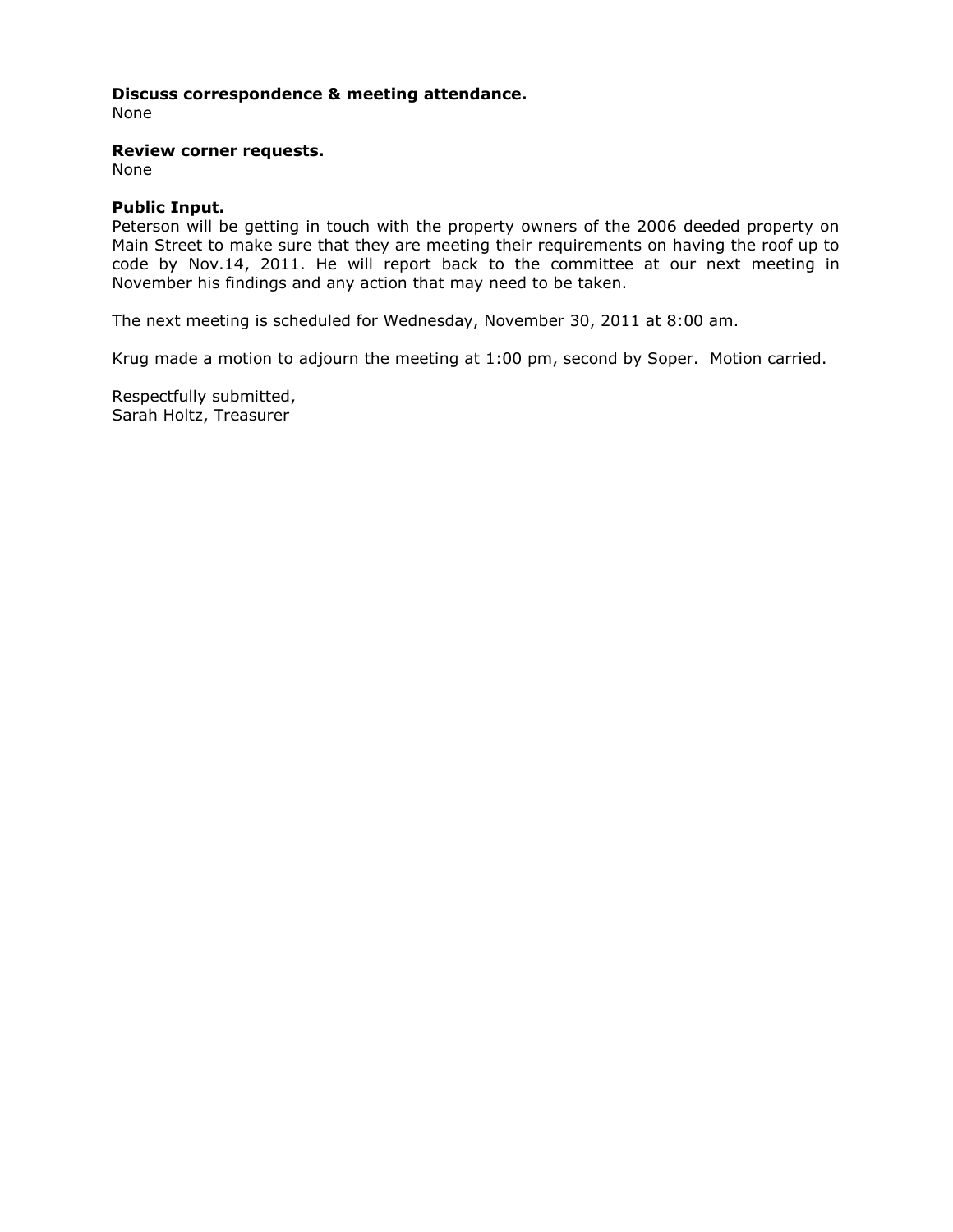# **Aug 12, 2011**

Lester Lewis, Dave Krug, Larry Peterson, Betty Blumenstein, Sarah Holtz, Bruce Strama, Roxy Kahan, Bob Meyer, Ray Soper, Craig Amundson, Ken Schmiege, Dan Olson, and Barbara Penn were present. Lewis called the meeting to order at 8:00 a.m.

A motion was made by Soper, second by Krug to approve the June 17, 2011 minutes. Motion carried. Krug made a motion, second by Soper to approve the agenda. Motion carried.

**Discuss and possible action on the Taylor County Tax deed property at 238 & 240 S. Main Street, Medford.** Treasurer Holtz reported on the status of the bond that was required from the Treasurer's of Love, LLC. The organization has made several attempts to get a bond and was unable to receive one that would meet the requirements that we have in place. Barb Penn addressed the board and said that she is currently working on getting a letter of credit from the Community Bank in Owen. Schmiege agreed that a letter of credit would be adequate as long as our guidelines are recorded in the verbage of the paperwork. Lewis suggested that Schmiege contact the Community Bank and give them the proper stipulations for the letter of credit. Krug made a motion to extend our current deadlines effective today and also deemed a two week extension on getting the letter of credit, Soper second. Motion carried. (November 12, 2011 will be the three month deadline to have the roof repaired. August 12, 2012 the whole building must be up to code.)

# **Review/approve 2011 WLIP Base Budget Grant application.**

Meyer reported that \$14,329.00 will be available from the State Grant. The application will request funding for e-recording in the Register of Deeds office and /or scanning and indexing of hard copy documents in the County surveyor's office. Krug made a motion to approve the WLIP application, Soper second. Motion carried.

## **Review and approve bills.**

Meyer reported to the board that the cost of the GPS base radio he purchased was \$2375.00. Also they now have a narrow band license.

## **Discuss correspondence & meeting attendance.**

None

**Review corner requests.** There was one corner requests in the Town of Roosevelt. Lewis made the suggestion that the Surveyors no longer need to get approval from the board to perform corner requests. Krug made the motion to report to the board any requests that have been performed by the Surveyors office at each meeting, Soper second. Motion carried.

## **Public Input.**

Amundson reported on the implementation of the Pictometry training will take place in the Sheriff's Department during September and October. The Surveyor's office has been trained. This service will not be made available to the public via our website, but will be available to use the new software in the County offices.

## **Review/approve 2012 Surveyor & Land Info Budgets.**

Soper made the motion to approve the Land Information budget, Krug second. Motion carried. Lewis commented that the 2% decrease was not made in the budget per the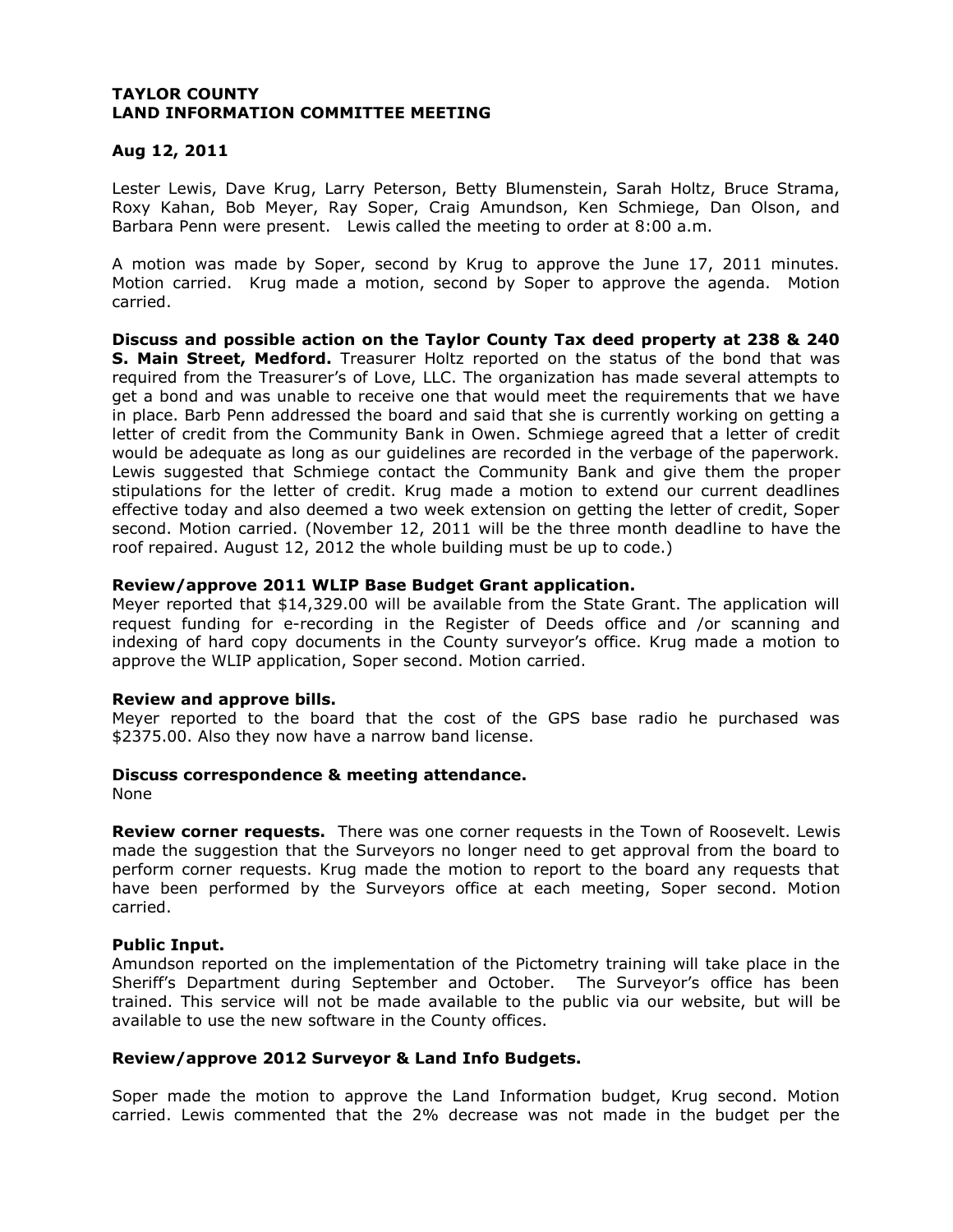Finance Committee request. Krug commented that the 2% budget cut was only on operational line items which this budget does accomplish.

Krug made the motion to approve the Surveyors budget, second by Soper. Motion carried Meyer is asking for about a \$300.00 increase in his budget.

The next meeting is scheduled for Friday, October 28, 2011 at 8:00 am. The meeting will adjourn until after the board travels to properties that are in the tax deed process. The meeting will continue when the board returns to the Court House.

Soper made a motion to adjourn the meeting at 8:45 am, second by Krug. Motion carried.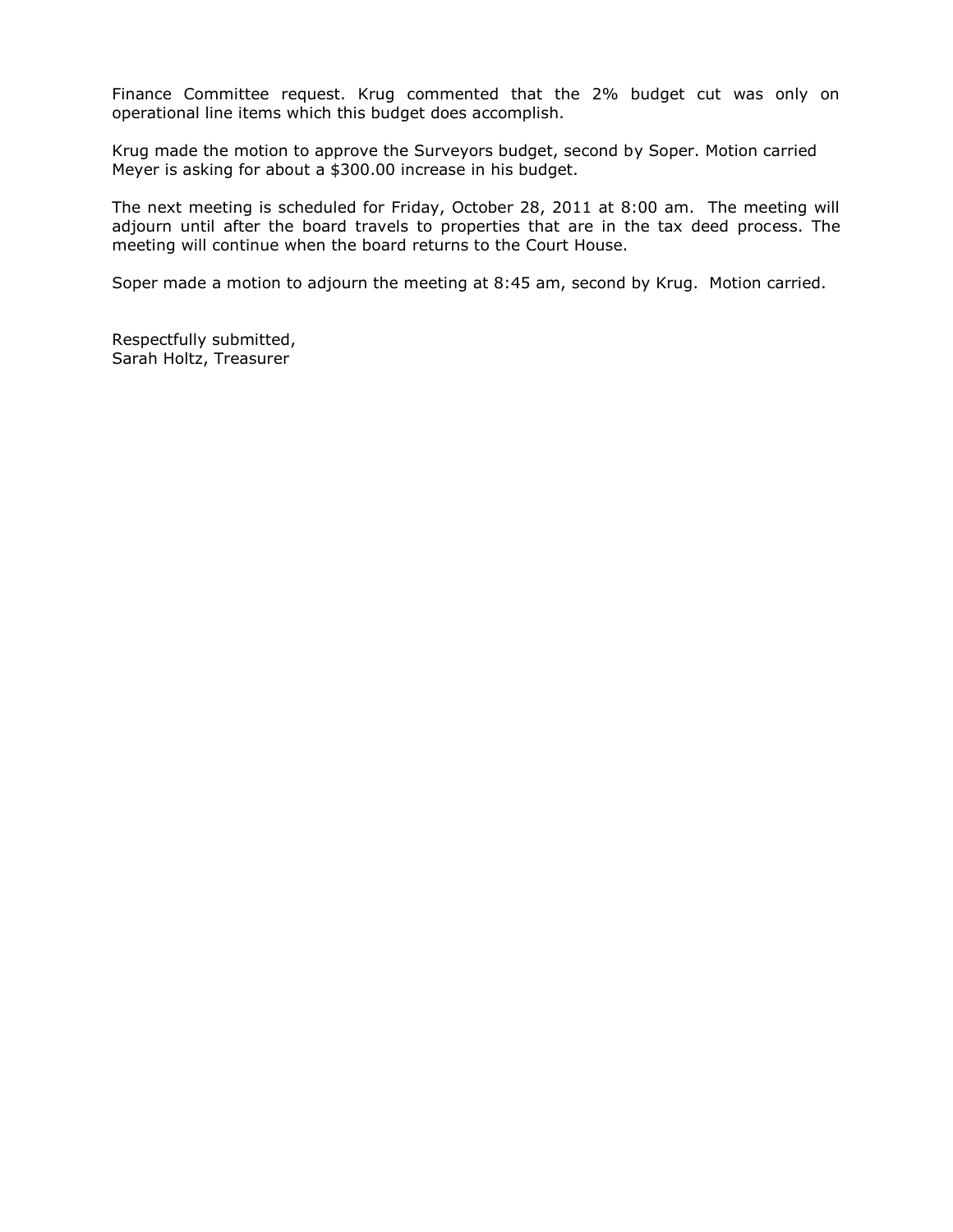# **June 17, 2011**

Lester Lewis, Dave Krug, Larry Peterson, Betty Blumenstein, Marvel Lemke, Sarah Holtz, Bruce Strama, Roxy Kahan, Bob Meyer, Ray Soper, Heather Faude, Harriet Pautz, Wally Pierce, Marge Pierce, Joe Pierce, Barbara Penn, and Tom Stewart were present. Lewis called the meeting to order at 8:00 a.m.

A motion was made by Krug, second by Soper to approve the May 6, 2011 minutes. Motion carried. Soper made a motion, second by Krug to approve the agenda. Motion carried.

**Discuss and possible action on the Taylor County Tax deed property at 238 & 240 S. Main Street, Medford.** Two interested parties were present. The first party- Joseph Pierce approached the board with the following proposal. Pierce will be doing most of the renovation with the help of his son whom is a licensed carpenter. He will be able to meet the three month improvement and also the one year up to code requirement. He will be able to have the \$5,000.00 refundable cash performance bond within 10 days. Pierce plans to bring the building up to code and then put it up for sale. Pierce's financial assistance will be his non-profit organization called Treasurer's of Love, LLC. This organization has numerous other buildings that were renovated. An offer of \$100.00 was made for the property.

The second party- Heather Faude approached the board with the proposal to possibly fix the upstairs and rent it out. Downstairs will be remodeled first to be used as a store to sell her candles and bath accessories. Faude's financial assistance would be her husband's business. An offer was made by Faude for \$200.00. Treasurer Holtz noted that Faude had delinquent taxes for 2008, 2009, & 2010.

Krug made a motion to accept the proposal for Joseph Pierce's offer, Soper second. Motion carried.

Pierce will pay \$100.00 plus \$30.00 deed fees, also provide a \$5,000.00 refundable cash performance bond to the County Treasurer within 10 days. Pierce must contact Zoning Department and the building inspector before starting any renovations. Zoning Department will be inspecting the property at three months and when the renovation is complete.

# **Thomas Stewart to discuss and possible action regarding lot 7 block C parcel in the Village of Rib Lake.**

Blumenstein explained that this property was dropped off of the tax roll years ago. Thomas Stewart brought this to her attention and would be interested in acquiring this property. According to the tax deed the parcel got added back on the tax roll under previous owner's name. A proposal was made to wait two years and then take the property through tax deed by Lewis. Also Corporate Council should be notified to see if there any other options that can be taken. Blumenstein will be in contact with Corporate Council.

## **Review and approve bills.**

Meyer reported to the board that the radio on his GPS system has not been working properly. It would cost \$85.00 an hour to have someone work on the old system. To be able to use the GPS in the year 2013 a new radio would have to be purchased anyway. Meyer has the funds in his budget to pay for a new radio. Lewis recommended purchasing a new radio. Krug made a motion to purchase a new narrow band radio, Soper second. Motion carried.

**Discuss correspondence & meeting attendance.** Discussion was had on the Black Lake assessors' plat. Temporary stakes have been set for the property owners to review. A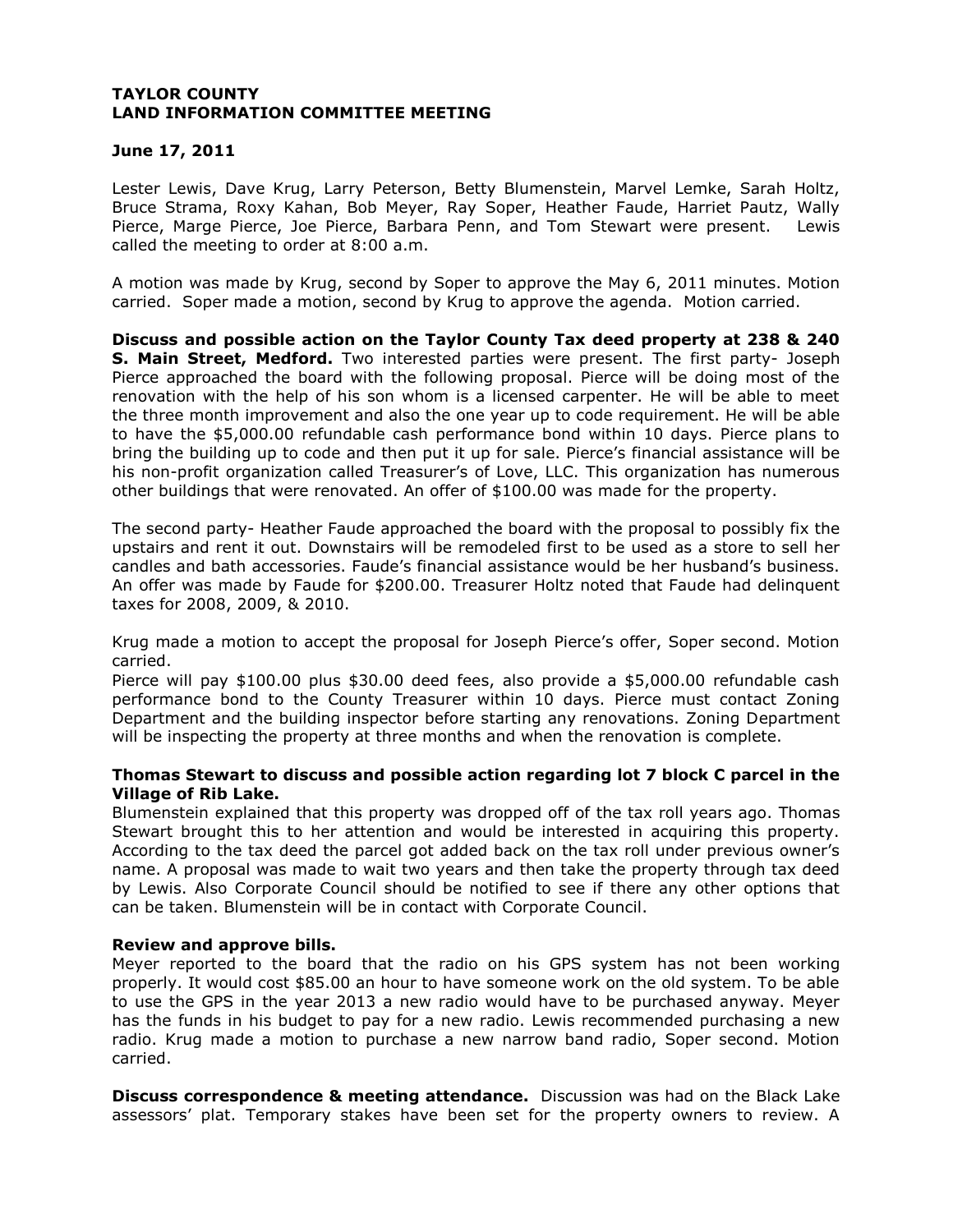negotiation has been made by two of the land owners. Letters will be mailed to all parties involved as to what is taking place.

Treasurer Holtz and Chief Deputy Treasurer Kahan informed the board that they attended the Wisconsin's County Treasurers Association seminar in Eau Claire. A lot of good information was learned by both parties.

**Review corner requests.** There was one corner requests in the Town of Taft. Krug made the motion to approve, Soper second. Motion carried.

#### **Discuss and action on reviewing CSM's (Certified Survey Map) and fee proposals.**

Meyer suggested doing a review of all CSM's by his office due to mistakes being found on submitted CSM's. Meyer contacted other local surveyors for amount that is charged for these services. Charges ranged from \$50.00 on up. Peterson inquired about the timeline of how much time it would take to have this process completed. Meyer reported that on the average it would take about a week to turn them around. Lewis suggested that the board set a fee of \$50.00 for the technical review of CSM's by the Surveyor office. Krug made a motion to start the process of having the Surveyor office review all CSM's with a \$50.00 charge, in addition to the Zoning charge, Soper second. Motion carried. The current ordinance will need to be amended before this can take place.

## **Public Input.**

Chief Deputy Treasurer Kahan reported on two different parcels that are coming up for tax deed. One parcel has contamination from petroleum product. Peterson suggested being cautious when taking contaminated property because grants for clean-up are not available.

The second parcel is a road way. An interested party has been in contact with Blumenstein. He owns property adjacent to this and would like to get the issues resolved. Lemke suggested getting Corporate Council involved to see if any action can be taken before the County has to decide if they want to take the property with tax deed.

The next meeting is scheduled for Friday, August 12, 2011 at 8:00 am

Soper made a motion to adjourn the meeting at 9:35 am, second by Krug. Motion carried.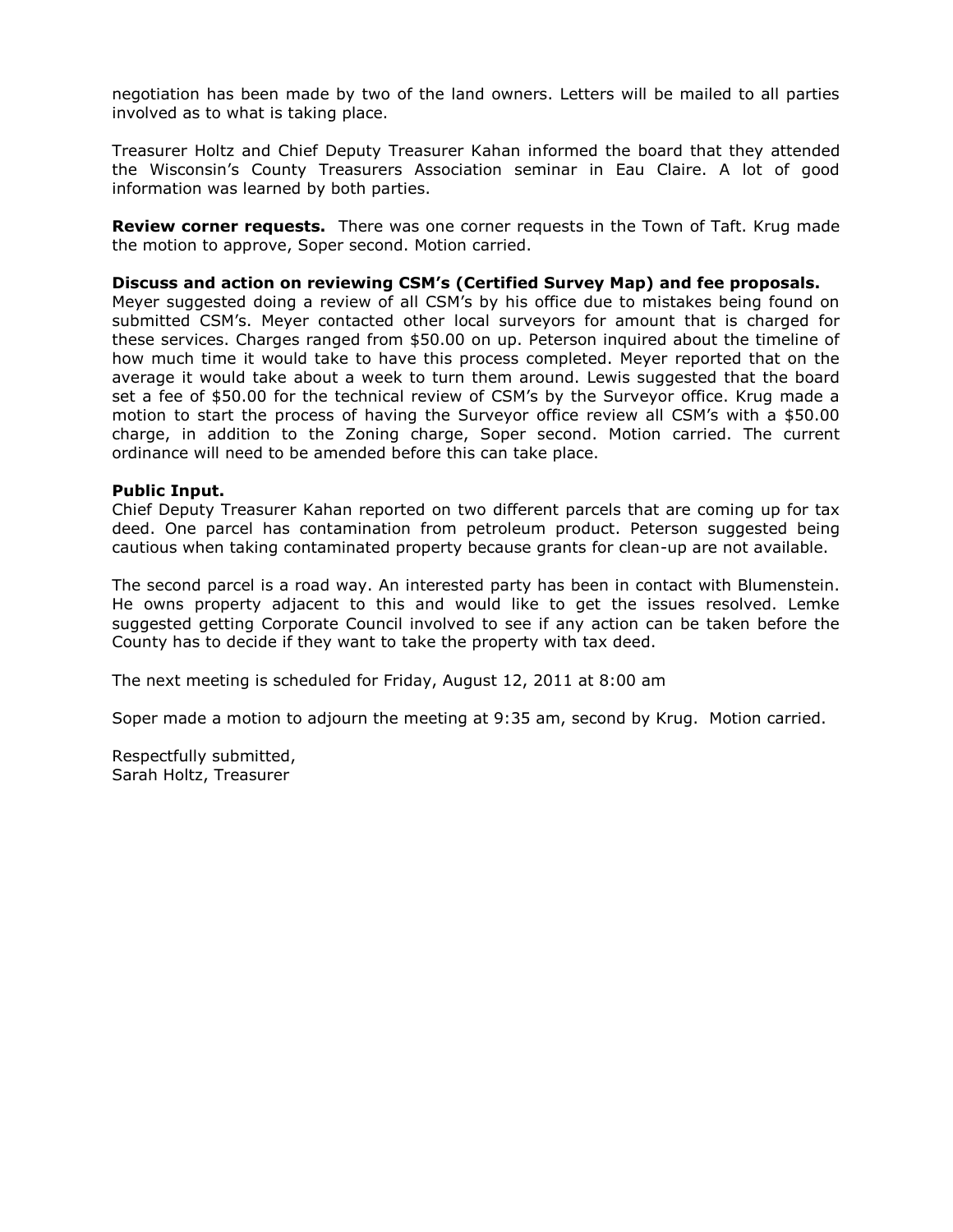Lester Lewis, Dave Krug, Larry Peterson, Dan Olson, Ken Schmiege, John Easterly, Betty Blumenstein, Marvel Lemke, Sarah Holtz, Bruce Strama, Craig Amundson, Roxy Kahan, Bob Meyer, Ray Soper were present. Lewis called the meeting to order at 8:00 a.m.

Committee members introduced themselves to the new board member Ray Soper

A moment of silence was given for Allen Beadles.

A motion was made by Krug, second by Soper to approve the March 11, 2011 minutes. Minutes approved as amended. Motion carried. Krug made a motion, second by Soper to approve the agenda. Motion carried.

#### **Review and approve bills.**

A motion was made by Krug, second by Soper to pay the \$100.00 glass cleanup (not including any interest fees) on the Hojan/Dwyer property that was taken by the County. Motion carried.

#### **Discuss correspondence & meeting attendance.**

Bob Meyer inquired as to what bills should be brought to the committee for approval. Meyer was directed to bring any special or large dollar items to the committee's attention.

**Review corner requests.** There were three corner requests. Two requests in Rib Lake and one in Taft.

**Discuss Maintenance charge for Ricoh scanner/printer in the Surveyors office.**  Discussion had on the current cost of our maintenance agreement and the amount of revenue taken in by the printer. Motion was made by Krug to opt out of the EO Johnson maintenance agreement, second by Soper. Motion carried.

**Update and action on Kalmon property.** Holtz told the committee that the Kalmons have paid all outstanding taxes.

**Update and possible action on the Geckler (Blue Moon Lane).** All taxes were paid in full by Skolaski for roadway. Ken Schmeige stated that any further action on the roadway will be taken by Skolaski. The matter is now out of the County's hands.

**Public Input.** Discussion on the Black Lake assessors' plat. Meyer & Peterson reported that Jon Kleist (WDNR) has established the Ordinary High Water Mark for Black Lake. So far all adjoining property owners are cooperating and things are going smoothly. Land that is not under the OHWM will be added to the tax roll. Blumenstein was in contact with Tom Stewart about some land that had been dropped off of the tax roll in Rib Lake and was just discovered. Land will be added back onto the tax roll. Stewart would like to address this with the board at the next meeting.

Meeting was recessed until after the tax deed sale.

Meeting was reconvened.

**Discuss and possible action on the City of Medford Statement for Taylor County property at 238 & 240 S. Main Street, Medford.** Lewis suggested starting grant process on the property. Lemke suggested contacting the Historical Society to see if there might be some grants available to fix the sight up. Blumenstein discussed if it would be worthwhile to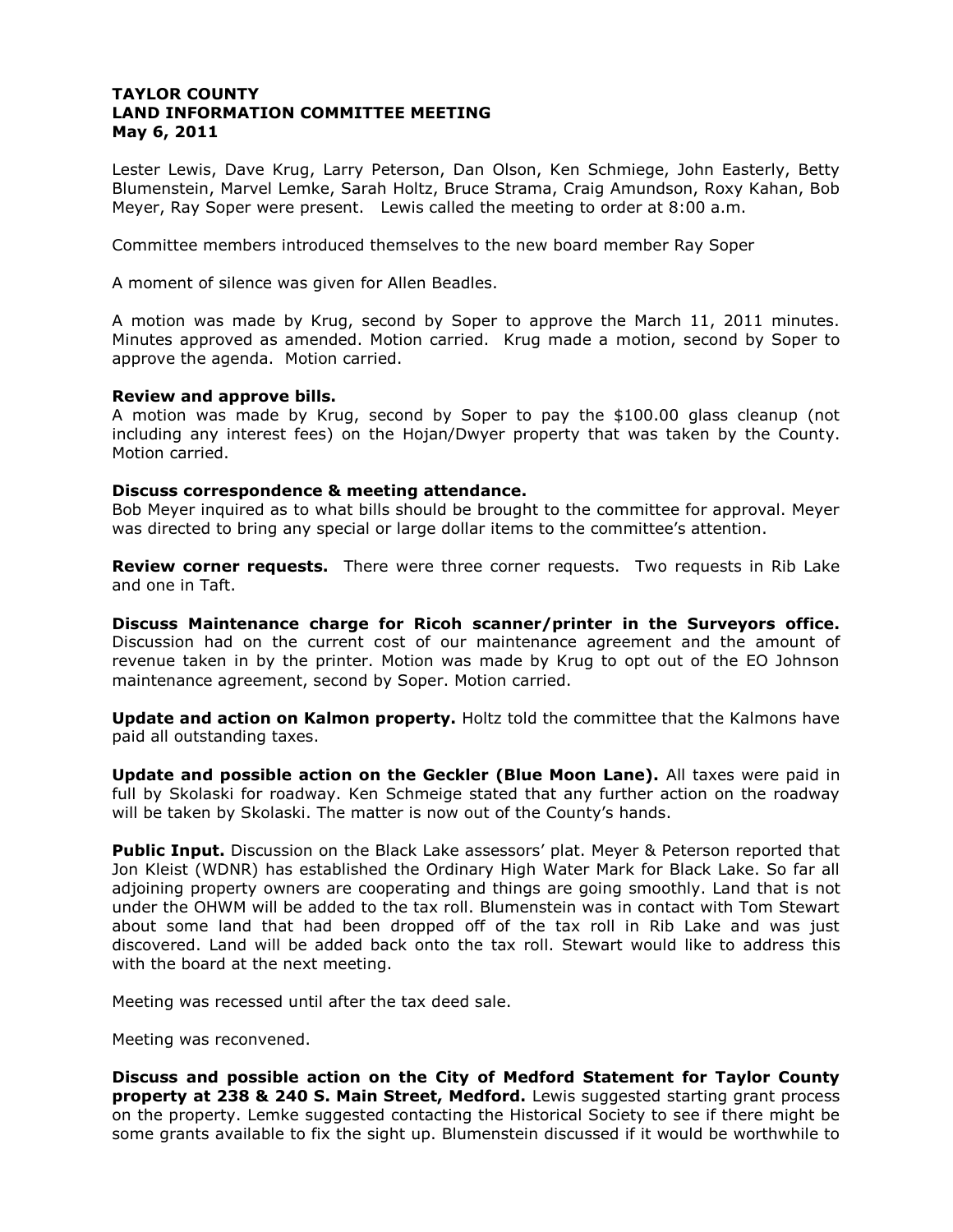put an article like the one in the Star News in bigger cities to possibly get some interest. Peterson asked the board for permission to contact some of the previous owners to find out if a dry cleaning store was actually in the building. If a dry cleaning business was held there, then there may be more grants to help with the clean-up. Motion was made by Soper to give Peterson permission to pursue all options for grants and any other issues concerning the Hojan property, Krug second. Motion carried. Krug made a motion to have Peterson work with the Maintenance Department to make sure that the sight is safe, Soper second. All costs will be taken out of the environment clean-up fund. Motion carried.

The next meeting is scheduled for Friday, August 12, 2011 at 8:00 am

Krug made a motion to adjourn the meeting at 10:50 am, second by Soper. Motion carried.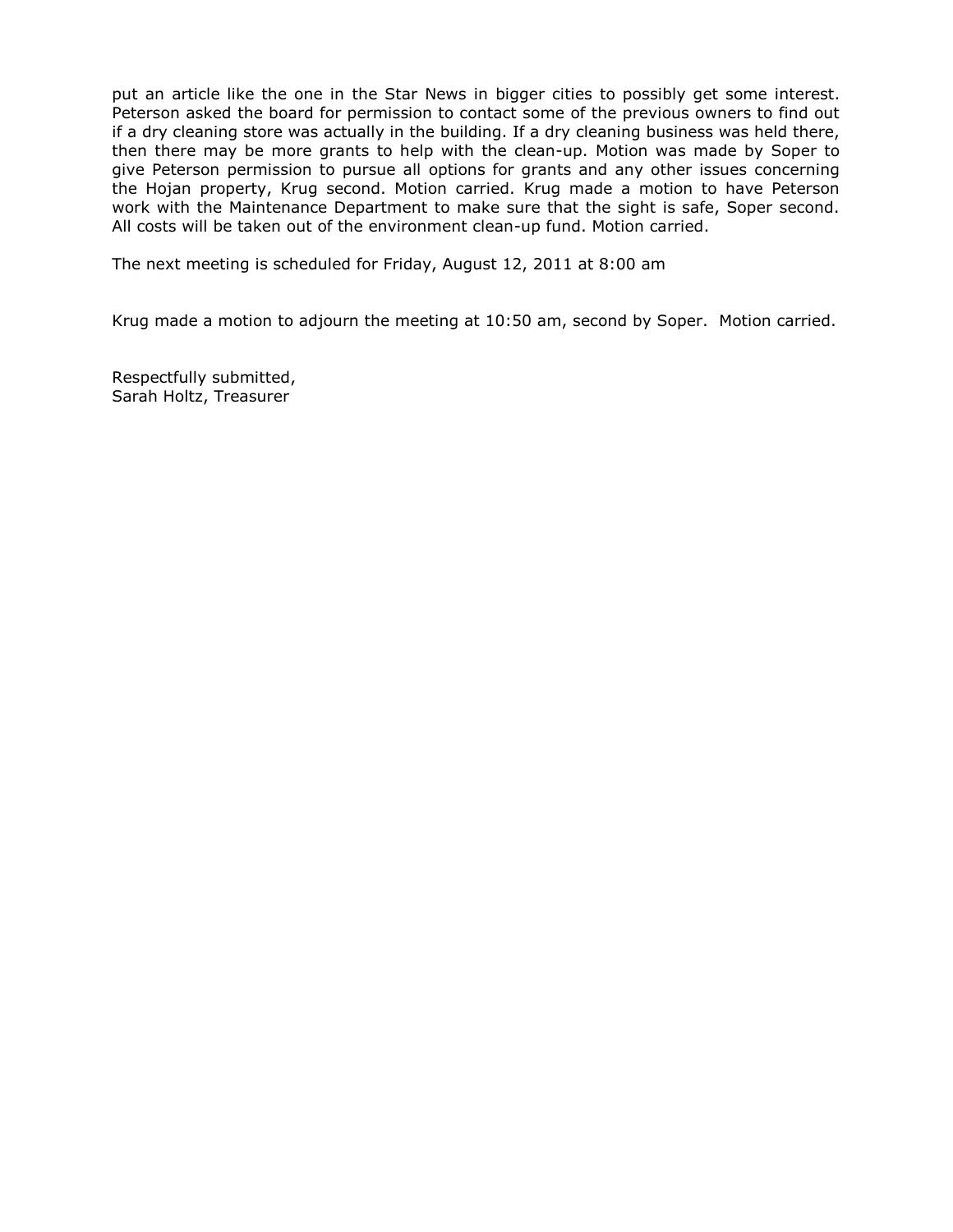# Tax Deed Land Sale Results

| <b>Town of Cleveland</b> | <b>Awarded Bid</b> | <b>Name</b>                   |
|--------------------------|--------------------|-------------------------------|
| 008-00252-0001           | \$10,100.00        | Howard G. Sackmaster JR       |
| Michael Leech            |                    |                               |
|                          |                    |                               |
| <b>Town of Goodrich</b>  |                    |                               |
| 014-00231-0000           | \$2500.00          | Rebecca Burmeister/Scott      |
| Galati                   |                    | <b>Babbits</b>                |
| <b>Town of McKinley</b>  |                    |                               |
| 030-00224-0000           | \$1,700.00         | <b>Stephen Hack</b>           |
| John Langlais            |                    |                               |
|                          |                    |                               |
| <b>Town of Medford</b>   |                    |                               |
| 032-00949-0004           | \$400.00           | JB Land, LLC                  |
| Jacob Sachmann           |                    |                               |
| 032-00949-0005           |                    |                               |
| Sophia Wolzer            |                    |                               |
| <b>Village of Lublin</b> |                    |                               |
| 146-00164-0000           | \$800.00           | <b>Eleanor Makeeff</b>        |
| Polish Nat'l Alliance    |                    |                               |
|                          |                    |                               |
| <b>City of Medford</b>   |                    |                               |
| 251-00624-0000           | \$100.00           | Rollen McCartney/Holly Foster |
| Arliegh Leach            |                    |                               |
| 251-00523-0000           | No bids            | N/A                           |
| 251-01398-0000           |                    |                               |
| Dwyer/Hojan              |                    |                               |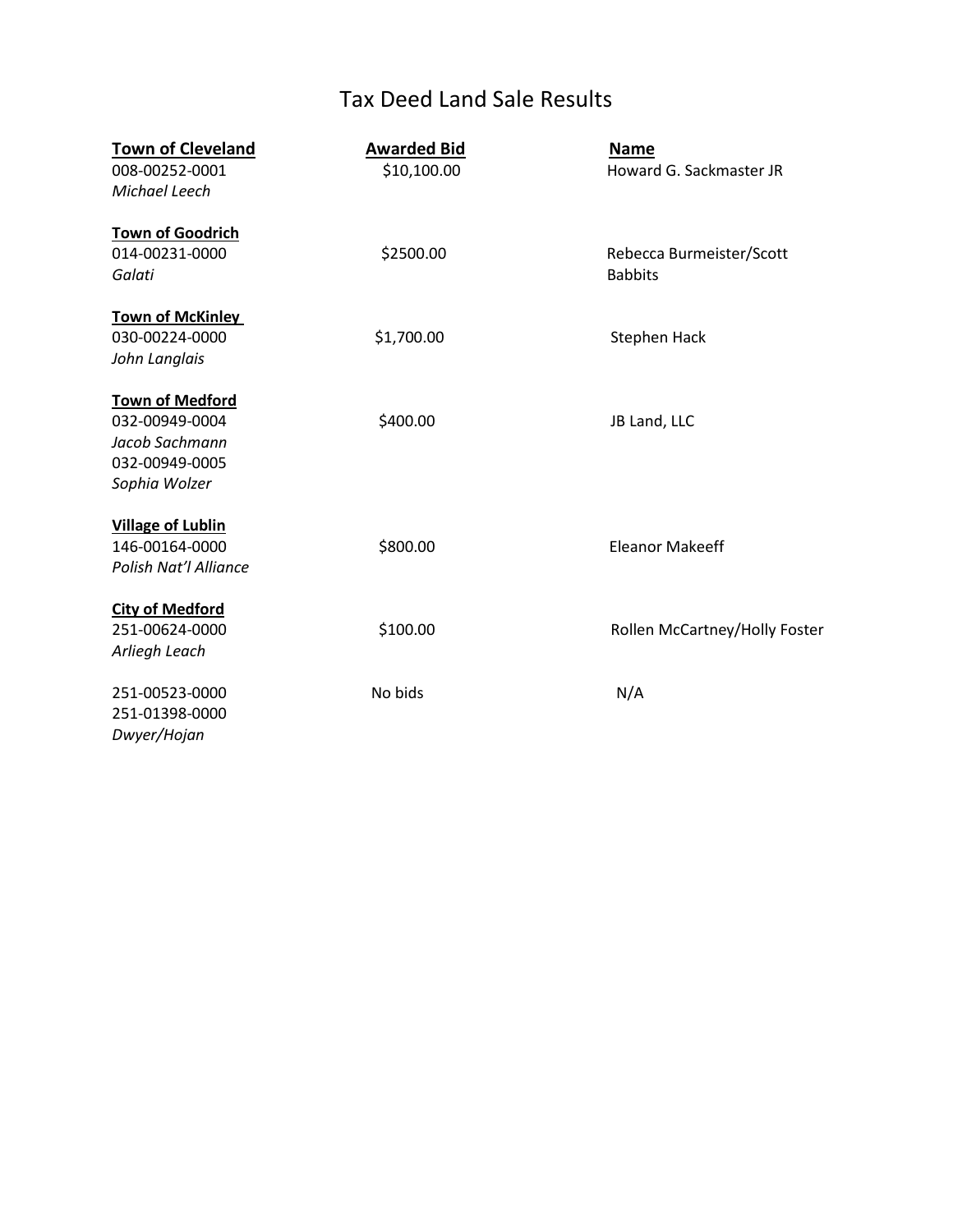Allen Beadles, Lester Lewis, Dave Krug, Larry Peterson, Dan Olson, Ken Schmiege, John Easterly, Betty Blumenstein, Marvel Lemke, Sarah Holtz, Bruce Strama, Craig Amundson, Roxy Kahan, Bob Meyer, Calvin & Kristine Kalmon were present. Beadles called the meeting to order at 8:00 a.m.

A motion was made by Lewis, second by Krug to approve the January 28, 2011 minutes. Minutes approved as amended. Motion carried. Lewis made a motion, second by Krug to approve the agenda. Motion carried.

## **Review and approve bills.**

A motion was made by Lewis, second by Krug to pay the full amount due for special assessment on the Hojan/Dwyer property that was taken by the County. This bill is from the City of Medford for curb and gutter. Amount owed is \$3816.00.

**Inspection of the Hojan/Dwyer property.** The Committee members proceeded to the Hojan/Dwyer property at 9:20 AM. The meeting was re-conveyed at 9:55 AM.

# **Discuss correspondence & meeting attendance.**

Bob Meyer reported on the WSLS Surveyor's Institute he went to in February which fulfilled his requirement for Continuing Education. Meyer attended sessions on Ethics, Shore land Protection Legislation, Highway R/W plat changes, case law updates, highway/railroad right of way boundary law and WISDOT WISCORS stations. Discussion on lack of cell phone coverage in Taylor County making WISCORS unusable in many places, plans for new towers in Westboro and elsewhere will improve coverage. Also discussed the lack of good information on resolving omitted lands issues. Krug approved Meyer's expenses for going to the conference, Lewis second. Motion carried.

**Review corner requests.** There were no corner requests.

**Update and action on Kalmon property.** Calvin & Kristine Kalmon were present at the meeting. Calvin stated to the board that he was asking for help. He is trying to get his financials back in order. Discussion was had on the one parcel being missed when the bankruptcy procedure took place. Kalmons assumed that everything was paid in full as no statement was sent to them. The procedure at that time was not to send out any reminder notices when a person is in bankruptcy. Procedures have since been changed to allow the Treasurer to mail statements out with the stipulation for informational purposes only. Corporate Council stated that the Kalmons were very confused with the bankruptcy procedure and gave the board some options for paying the back taxes and penalties. The amount for taxes cannot be forgiven, those must be paid. The board could approve taking off the interest and penalties for this special case. This would not be precedence for future instances. Lewis made the motion to remove the interest and penalties for the years 2002, 2003, & 2004. With the stipulation that the remainder of the taxes for those years must be paid in full by March 31, 2011 or tax deed processes will take place. The amount forgiven will be 4000.43 leaving a balance of \$3302.63 to be paid. Beadles second, motion carried.

**Discuss Dwyer/Hojan property and possible action.** Peterson informed the board that there are no grants available to clean up this property until next year. The County would have to pay at least \$20,000.00 to match the state grants, for the clean-up. Total cost to tear building down would be over 100,000.00. Dan Olson suggested the County may want to agree to a security partner in a loan if someone was interested or could possibly borrow money from the Taylor County Revolving loan fund. Discussion was had by the board to place a refundable bond on this property at \$5000.00. Stipulation would be that 1 year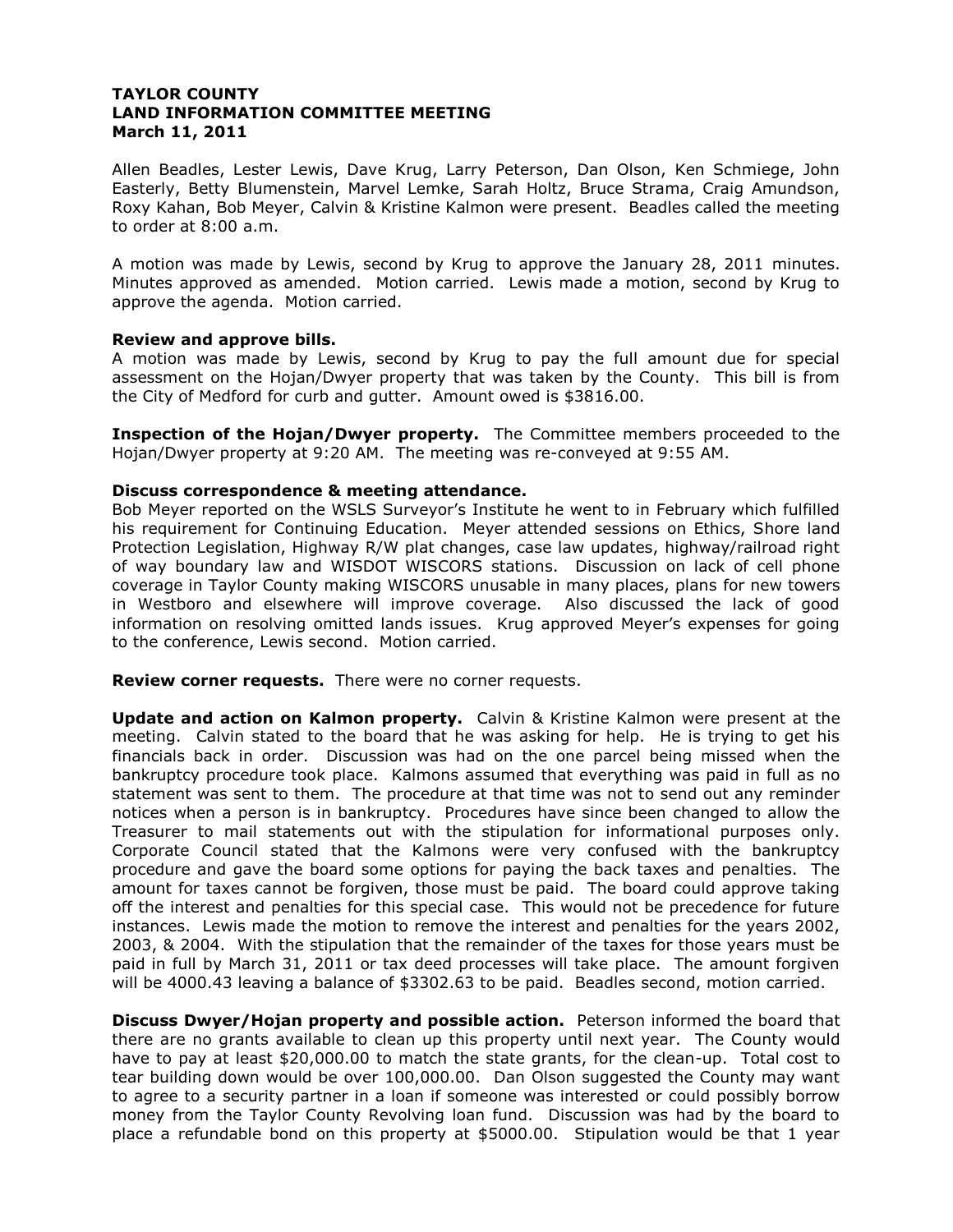from the purchase date everything would be up to code. Also a significant improvement must be seen within 3 months of purchase. Lewis made a motion to set the bond at \$5000.00 with the stipulations above put in place, Krug second. Motion carried.

**Discuss when prospective buyers of the tax deed parcels can view the interior of the buildings.** April 11<sup>th</sup> thru the 15<sup>th</sup> prospective buyers will be allowed to view the Hojan/Dwyer tax deed parcel by appointment only. Hours will be 9:00 am thru 4:00 pm. Treasurer will check with Human Resources if any extra insurance is needed for locations that are not up to code.

**Update on the Highway D Hunting Club & Scott Meyer deeds.** Treasurer reported that both tax deeds have been completed and all payments have been received.

**Update and possible action on the Geckler (Blue Moon Lane).** Board was notified that Katherine Geckler, owner of the road property could possibly be deceased. Schmeige advised the board to take action with the tax deed process. He also suggested trying to find any heirs to notify them of an interested party that would be willing to share in the cost of an assessment. Betty Blumenstein with the help of Sara Nuernberger will try to find any heirs of Katherine Geckler. Lewis made a motion to start tax deed process, Krug second. Motion carried.

The next meeting is scheduled for Friday, May 6, 2011 at 8:00 am. Land sale will take place after the meeting at 10:00 am.

Krug made a motion to adjourn the meeting at 10:20 am, second by Lewis. Motion carried.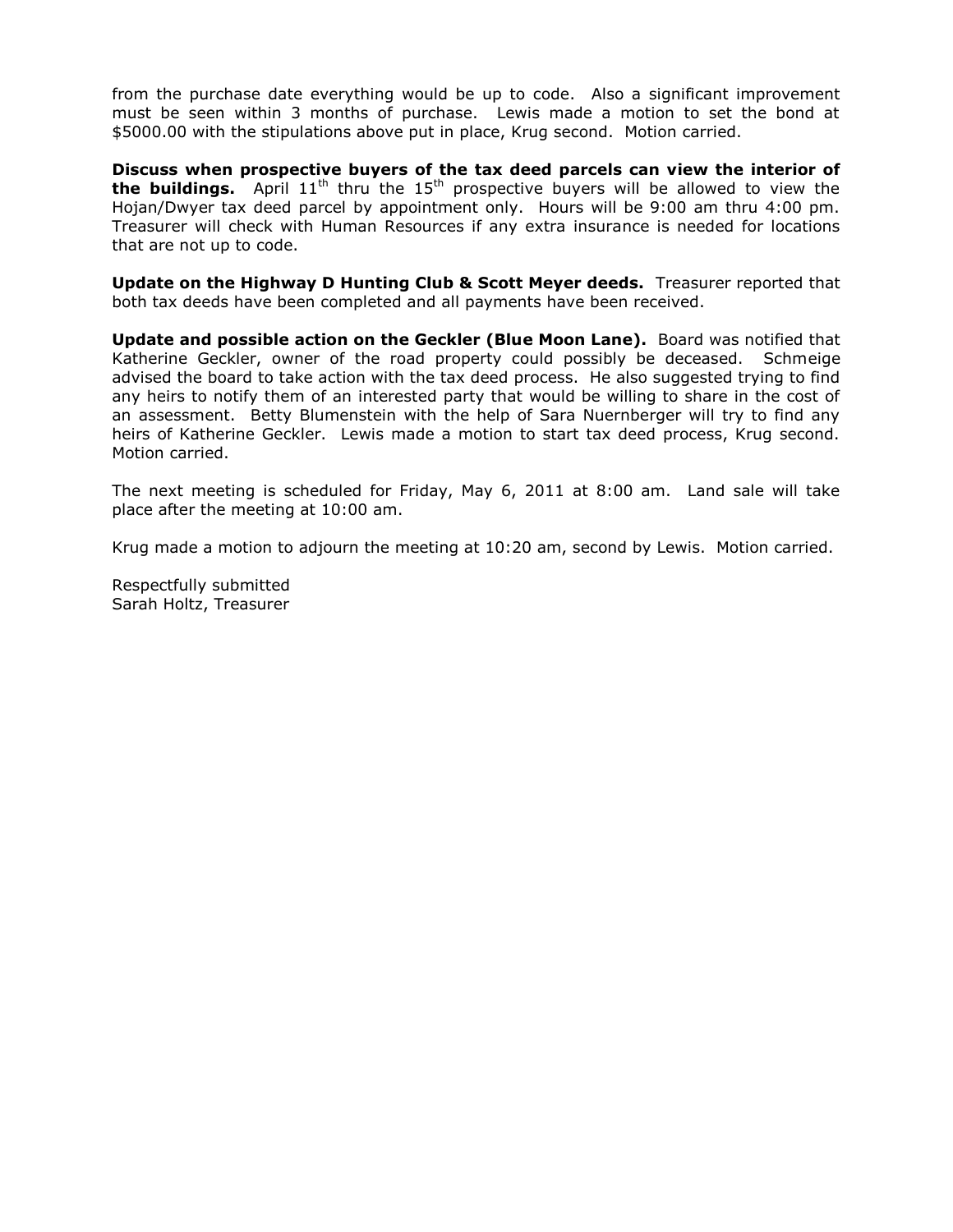# **January 28, 2011**

Allen Beadles, Lester Lewis, Dave Krug, Larry Peterson, Dan Olson, Ken Schmiege, John Easterly, Betty Blumenstein, Marvel Lemke, Sarah Holtz, Bruce Strama, Brian Wilson were present. Lewis called the meeting to order at 8:05 a.m.

A motion was made by Lewis, second by Krug to approve the December 10, 2010 minutes. Krug asked the statutory language and purpose for the closed session be added to the minutes. Minutes approved as amended. Motion carried. Lewis made a motion, second by Krug to approve the agenda. Motion carried.

# **Review and approve bills.**

No bills.

# **Discuss correspondence & meeting attendance.**

No correspondence – Surveyor is attending his conference at this time.

**Review corner requests.** There was one corner request for the Town of Grover, Section 11-31-2W Bill Brunner-owner. Surveyor is Dave Tlusty. Krug made a motion to approve this request, second by Lewis. Motion carried.

# **Discuss & act on Redemption request for tax deed properties.**

At this time, it was requested by Schmiege to consider the Scott & Elaine Meyer property as their counsel had another appointment at 8:45. Jim Huismann, representing Green Tree Mortgage Servicing spoke on behalf of Scott & Elaine Meyer. He indicated he had in hand, a money order in the amount of \$11,499.21 to pay the past due taxes for 2006-2007 for which the property had been taken by Taylor County. This will not happen again as the Meyers are current on their mortgage and tax payments are now escrowed. Holtz indicated the total due is \$11,589.92 and that is without the January utility bill, which will not be available until February. Huismann indicated the Meyers are willing to pay the difference in cash today. Motion by Krug, second by Lewis to accept the Scott & Elaine Meyer redemption. Motion Carried. Husimann presented the county treasurer with a money order in the amount of \$11,499.21. The Committee gave the Meyers to the end of the business day to pay the difference due.

# **Highway D Hunting Club**

Greg Krug spoke on behalf of the Highway D Hunting Club. The property has been in the family for fifty years, they have changed the treasurer who is responsible for collecting and paying taxes due on the property. He apologized on behalf of the owners in attendance for the action, as they recently became aware of the non- payment. They are ready to redeem today and have in hand \$9,816.76 plus \$30.00 recording fee. There are no utilities on the property. Lewis indicated this is the second time this has happened and is being redeemed. Lewis also questioned whether the County would want to seek retaining mineral and stumpage rights. Attorney Krug indicated the partners have taken action to insure this will not happen again. The treasurer is no longer a partner in the Highway D Hunting Club and in addition to the treasurer there will be oversight to insure the taxes are paid in a timely manner. Motion by Krug, second by Lewis, to accept the Highway D Hunting Club redemption. Lewis wanted to be clear, this is not a practice of this Committee to redeem recreation land. There are special circumstances with this property. There was fraud of one of the members of the Highway D Hunting Club. Normally this property would not be redeemed. Peterson brought to the Committee's attention from 2009 Land Information Committee minutes, former criteria was the owner must live on the property and asked the Committee be consistent in our policy. Krug responded there is not currently a policy. The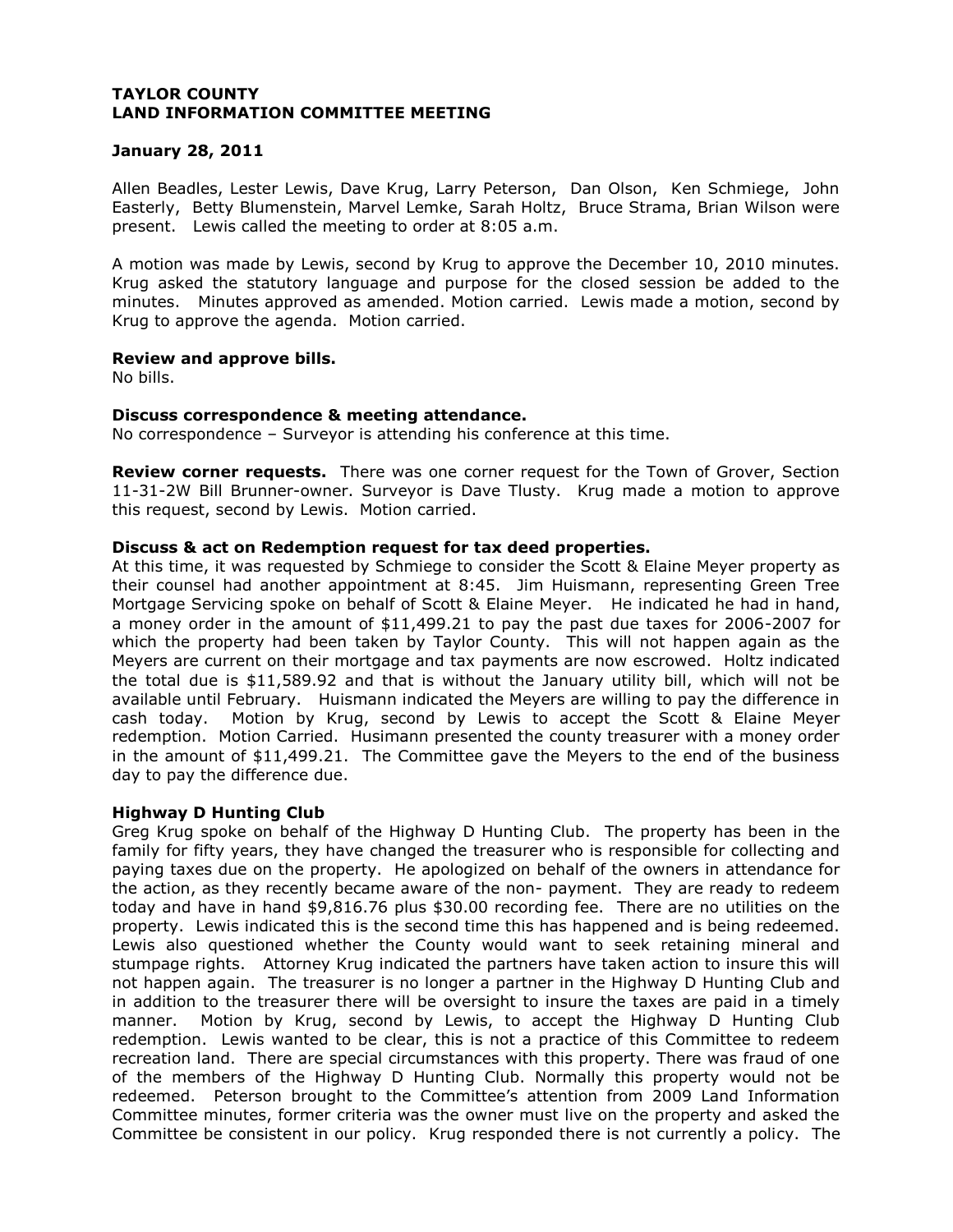same letter goes out to all property owners with the intent that owners can come to the Land Information Committee meeting to request redemption. Krug stated that letters sent to the property owners will need to be written according to circumstances. The Committee is well within their rights to redeem the property. Lewis stated the policy is for another meeting/discussion. Russell Ruesch requested permission to speak on behalf of the Highway D Hunting. He shared with the Committee that his father had been approached by the US Forest Service requesting an easement to access the Chequamegon National Forest. For \$100 he granted them an easement which has been used for logging and a gravel pit. No further discussion. Motion Carried. Attorney Krug and members of the Hunting Club will pay the County Treasurer at the end of the Land Information meeting.

# **Properties with no one present to speak:**

| Kevin Dwyer/Joseph Hojan           | City Of Medford   | No Bid Set |         |
|------------------------------------|-------------------|------------|---------|
| <b>Arleigh Leach</b>               | City Of Medford   | No Bid Set |         |
| <b>Michael Leech</b>               | Town Of Cleveland | \$3,000.00 |         |
| <b>Antoinette Galati</b>           | Town of Goodrich  | \$2,500.00 | 5 acres |
| John & Noramande Langlais          | Town of McKinley  | \$100.00   |         |
| <b>Jacob Sackmann</b>              | Town of Medford   | No Bid Set |         |
| Sophia Wolzner                     | Town of Medford   | No Bid Set |         |
| <b>Polish Nat'l Alliance Lodge</b> | Village of Lublin | \$250.00   |         |
| #1681                              |                   |            |         |

# **Discuss and act on when to send eviction notice and change locks on tax deed properties.**

Meyers property was redeemed – no locks necessary to be changed. Locks have been placed on the Dwyer property.

## **Discuss and act on the payment of utilities for tax deed properties.**

Meyer property – bill for January utilities will be received in February. Holtz stated she would notify Clark Electric today and ask that the property be put back in Meyers name today.

## **Discuss when to do property inspections of recently acquired tax deed properties.**

The Committee set March 11 for the next Land Information Committee Meeting with property inspection to take place at 8:00 a.m. The Committee will walk to the Main Street property. Members attending the property inspection will determine if the property is structurally sound for public inspection.

# **Discuss when prospective buyers of the tax deed parcels can view the interior of the buildings**. Tabled until the March 11 meeting.

**Discuss and set date for Land Sale. Friday, May 6 – 10:00 a.m.** Land Information Committee to meet at 8:00 a.m. prior to Land Sale.

# **Discuss and possible action regarding the City of Medford parcels for demolition and cleanup.**

Larry has researched costs which can reach upwards to \$100,000. There may be a SAG Cleanup Grant from DNR and if the owner were willing to sign, there may be a grant available for laundry cleanup. Leach property would need the foundation removed. Krug indicated any properties sold should have stipulations set with timelines, and requirement that it will be brought up to code along with a security deposit. This can be revisited at the March meeting as well.

## **Discuss and act on proposal for procedures of omitted lands.**